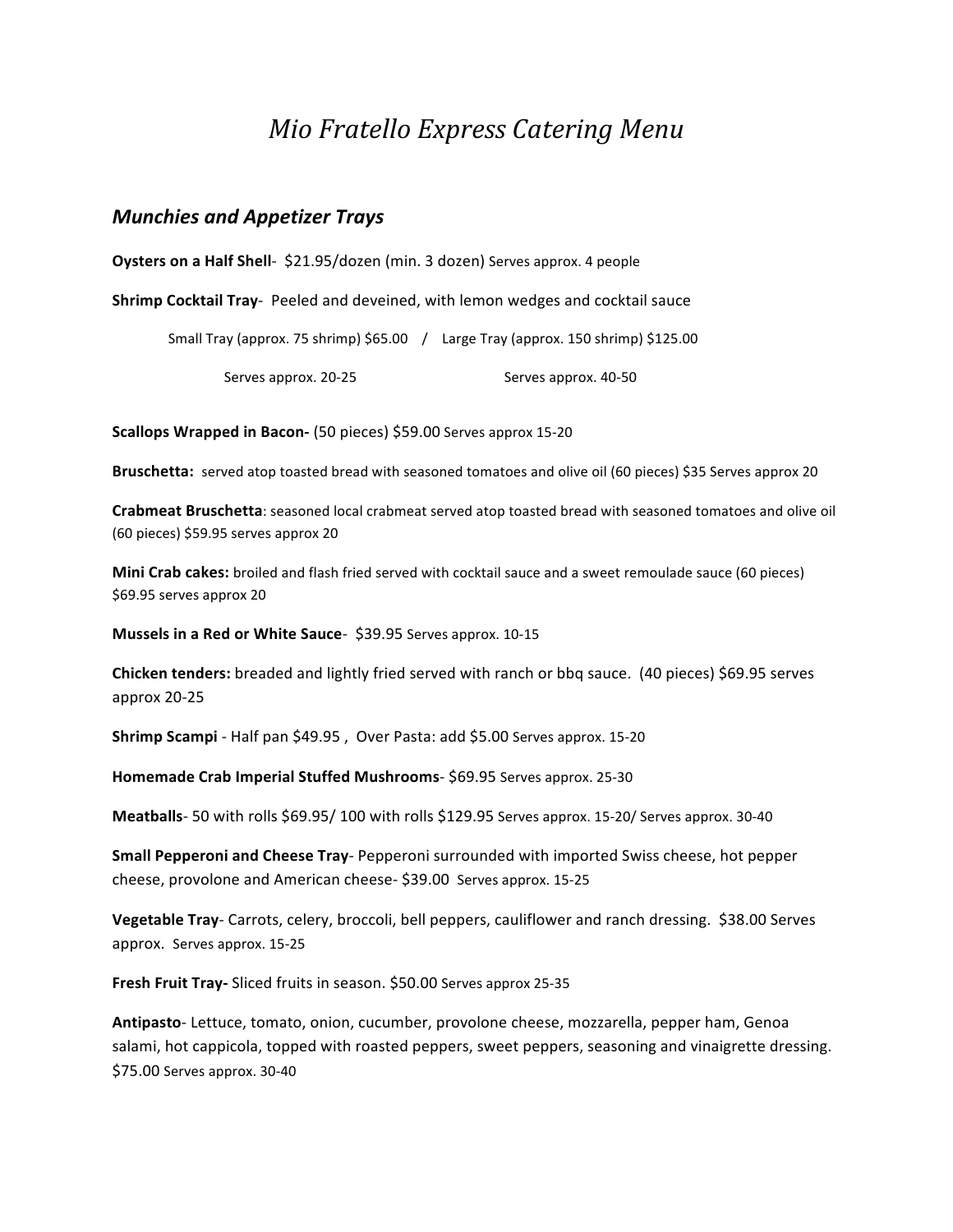**The Mio Tray** Italian rolled meats and pepper shooters, roasted red peppers, fresh mozzarella, crackers and sun-dried tomato pesto spread. \$79.95 Serves approx. 30-40

Tossed Salad- Mixed greens, tomato, cucumber, croutons and choice of dressings: Italian, Ranch, Bleu Cheese, Balsamic Vinaigrette \$42.95 Serves approx. 25

**Ceasar Salad:** Crisp romaine lettuce tossed with Caesar dressing and seasoned with pecorino Romano cheese \$38.95 serves approx 25

**Caprese Salad:** fresh mozzarella, roma tomatoes drizzled with a balsamic vinaigrette \$49.95 serves approx 20

Deli Trays- Roast beef, turkey breast, ham, Genoa Salami, Capacola, American cheese, Swiss cheese or Provolone, mayo and mustard. Displayed on a tray.

\$6.95 per person (min 20 people), plus \$4.75 per dozen rolls

**Sub Trays** Your choice of subs on the tray: Turkey, ham Italian, chicken salad, tuna salad or roast beef.

Small Tray (24pc), Large Tray (32 pc). Price depends on choice of sub. Add \$7.00 for tray and sides.

#### *Traditional)Pastas*

**Homemade Lasagna-** Cheese, vegetable or meat. Half pan \$50.00 Serves approx. 15 People

Baked Ziti- Half pan \$38.00 Serves approx. 25 People

**Cheese Ravioli** (red or white sauce) Half pan \$36.95 Serves approx 15 People

Gnocchi- Potato Pasta in a sauce with baked mozzarella. Half pan \$28.95 Serves approx. 15 People

Stuffed Shells- 18 shells \$34.95 Served approx. 8-10

**Eggplant Parmesan** - Half pan \$38.95 Serves approx. 15 people

Half Pan of Pasta and Sauce- Spaghetti, Penne Rigate, Linguine, Angel Hair. \$21.95 Serves approx. 10 People

### *Italian)Chicken)Specialties*

(Served with angel hair pasta, each half pan feed 10-15)

**Chicken Marsala**-Half pan \$48.95

**Chicken Parmigiana** - Half pan 48.95

**Chicken Piccata-Half pan \$48.95**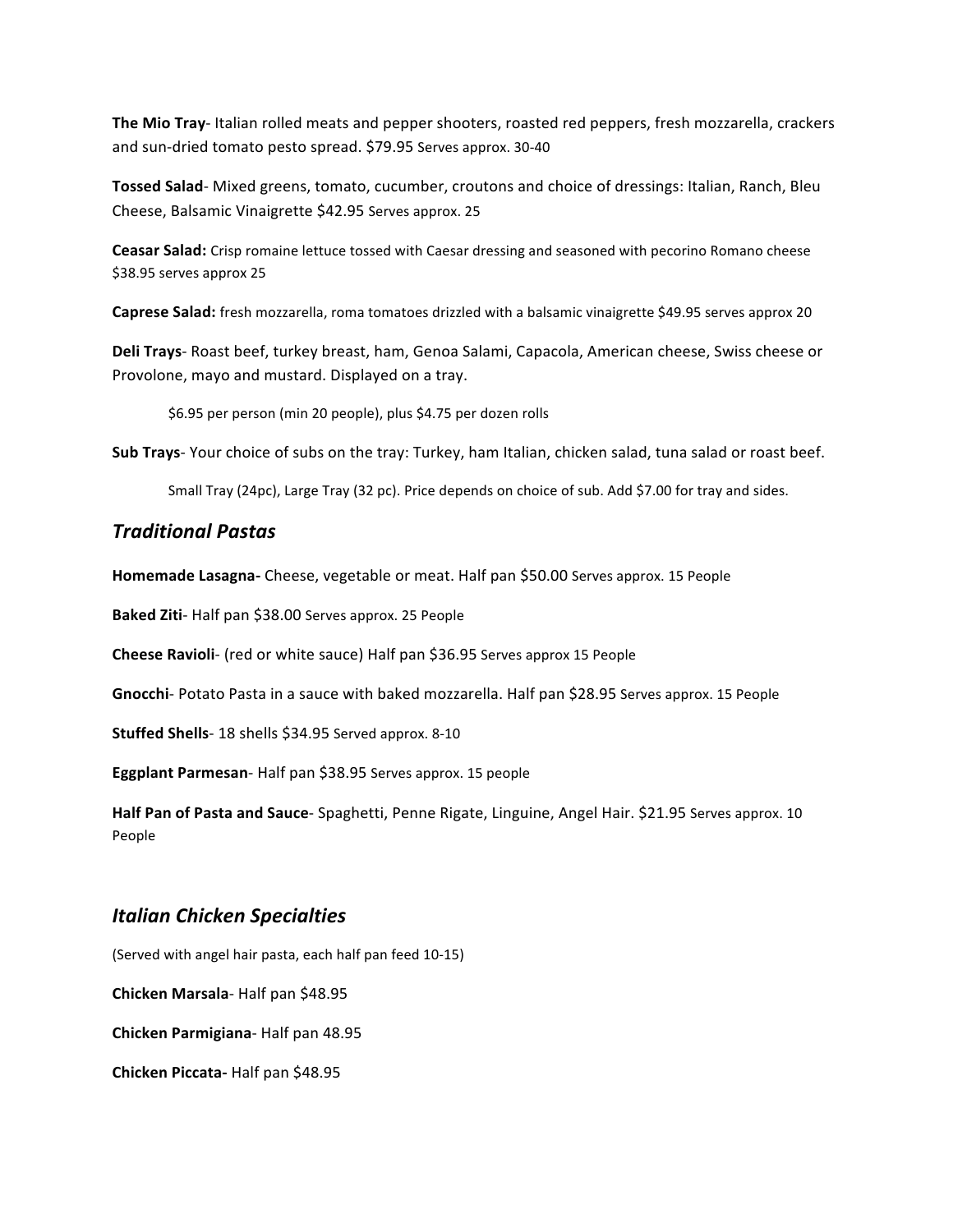**Chicken Cacciatore** - Half pan \$48.95

#### **Vegetables and Starches**

(Each half pan feed approx 15-20)

Broccoli Rabe- Half pan \$29.95 Serves approx.

**Mixed Vegetable Medley**- Half pan \$ 26.95

**Roasted Garlic Potatoes** Half pan \$26.95

### *Desserts)and)Treats*

**Dessert Tray-** Mixture of Italian miniatures \$50.00 Serves approx. 15-20

Cakes, Pies and Cheesecakes available- Please ask for our selection.

#### *Pre>Planned)Menus*

We have your event covered with our Pre-planned menu packages. All prices and menu items subject to change at any time.

**Deli Menu #1-** \$16.95 per person

Deli Tray/Rolls: Roast beef, turkey, ham, Genoa salami, Capacola, American cheese, Swiss or Provolone cheese, mayo and mustard. Condiment Tray: Lettuce, tomato, onion

Includes: Pasta Salad, coleslaw, potato salad, chips

Deli Menu #2- \$14.95 per person

Sub Trays: Your choice of Italian, regular, turkey, roast beef, chicken salad and tuna salad.

Includes: Pasta salad, coleslaw, potato salad, chips

**Menu Package #1- \$14.95 per person** 

Chicken Cacciatore, penne regate with sauce, tossed salad, rolls, dessert tray.

**Menu Package #2- \$15.95 per person** 

Sausage, peppers and onions, rolls, meatballs and sauce, antipasti salad, pasta salad, dessert tray.

**Menu Package #3- \$17.95 per person**